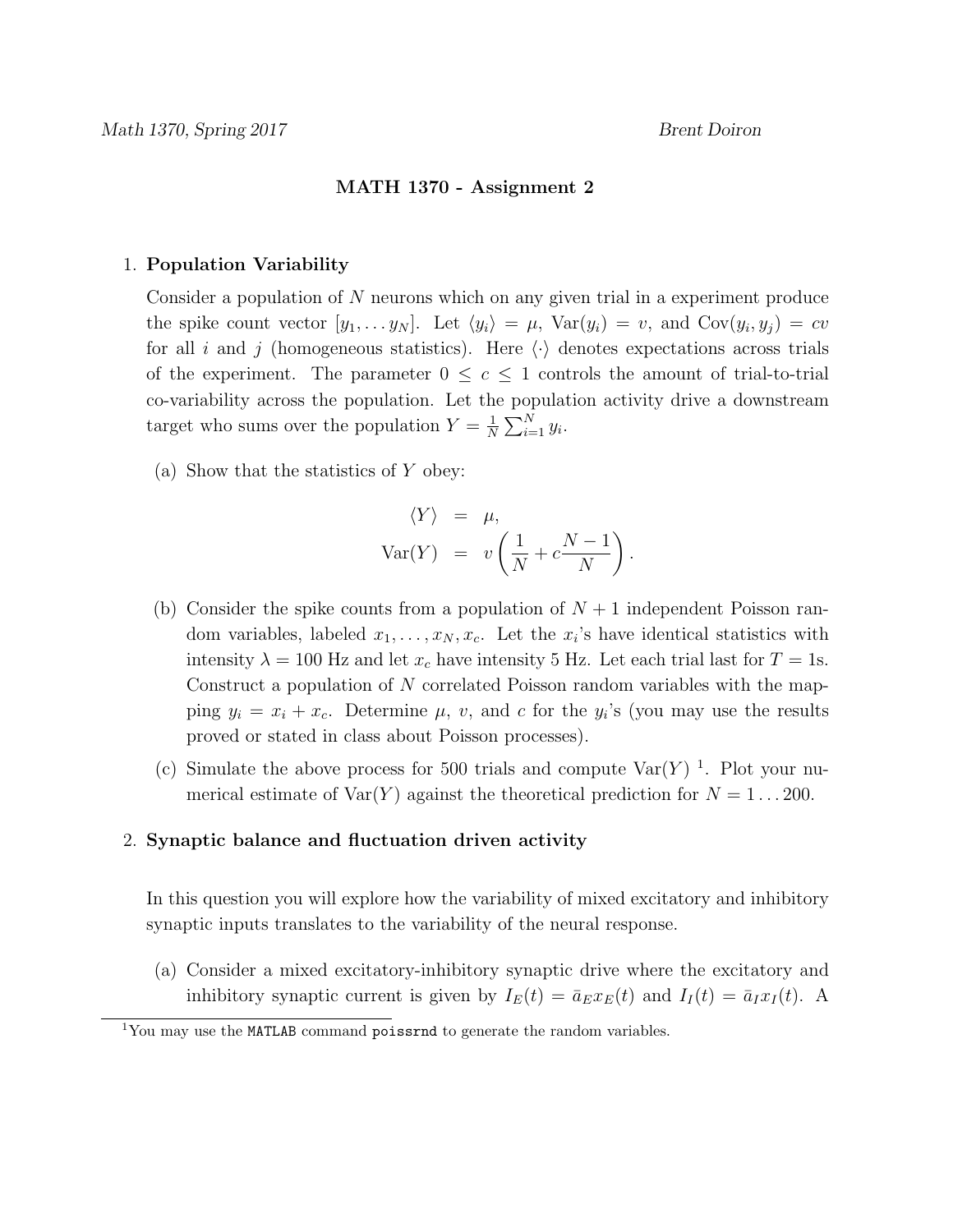reasonable model for the time course of a single synaptic input is a difference of exponential terms:

$$
x(t) = \left[e^{-\frac{t-\hat{t}}{\tau_1}} - e^{-\frac{t-\hat{t}}{\tau_2}}\right] \theta(t-\hat{t}),
$$

where  $\tau_1 > \tau_2$ ,  $\theta(x)$  is a Heaviside function, and  $\hat{t}$  is the time of a presynaptic spike. Show that a convenient differential equation treatment for this twotimescale synaptic current is given by:

$$
\frac{dx}{dt} = y, \n \frac{dy}{dt} = -\frac{x}{\tau_1 \tau_2} - \left(\frac{1}{\tau_1} + \frac{1}{\tau_2}\right)y + \left(\frac{1}{\tau_2} - \frac{1}{\tau_1}\right)\sum_i \delta(t - t_i).
$$

and initial conditions  $x(0) = y(0) = 0$ . Here  $t_i$  is the time of the  $i^{th}$  presynaptic spike.

Let the sequences  $\{t_{iE}\}_i$  and  $\{t_{iI}\}_i$  be Poisson point process with distinct firing rates  $\lambda_E$  and  $\lambda_I$ . Find the mathematical expression relating  $a_E > 0$ ,  $a_I < 0$ ,  $\lambda_E > 0$ , and  $\lambda_I > 0$  such that the mean<sup>2</sup> total current  $\langle I(t) \rangle_t = \langle I_E(t) + I_I(t) \rangle_t = 0$ , i.e is 'balanced'<sup>3</sup>. Use the <code>MATLAB</code> file <code>EIF\_Stochastic\_Synapse.m</code> to simulate  $I(t)$ with  $a_E = 1\mu\text{A/cm}^2$ ,  $\lambda_E = \lambda_I = 500$  Hz, and  $a_I$  such that I is balanced. Let  $\tau_{1E} = 4 \text{ms}, \tau_{2E} = 0.4 \text{ ms}, \tau_{1I} = 6 \text{ ms}, \text{ and } \tau_{2I} = 1.75 \text{ ms}.$  Use your simulation to verify that  $\langle I \rangle_t \approx 0$ .

(b) Consider the exponential integrate and fire neuron model<sup>4</sup> with current based synapses:

$$
C\frac{dV}{dt} = -g_L(V - V_L) + \phi(V) + I_E(t) + I_I(t),
$$
  
\n
$$
I_E(t) = a_E x_E(t),
$$
  
\n
$$
I_I(t) = a_I x_I(t),
$$

where  $\phi(V) = g_L \Delta \exp \left( \frac{V - V_T}{\Delta} \right)$  $\frac{-V_T}{\Delta}$ ). Supplement the model dynamics with the spikereset rule  $V(t) = V_{peak}$  implies  $V(t^+) = V_{reset}$ . Let  $C = 1 \mu \text{F/cm}^2$ ,  $g_L =$ 

<sup>&</sup>lt;sup>2</sup>For a stochastic process we denote the mean as  $\langle x(t) \rangle_t = \lim_{T \to \infty} \frac{1}{T} \int_0^T x(t) dt$ 

<sup>&</sup>lt;sup>3</sup>Hint: For a Poisson process we have  $\langle y(t) \rangle_t = \lambda$ . For a filtered Poisson process, say through a synapse,  $\langle x(t) \rangle_t = \lambda \int_0^\infty x_1(t) dt$  where  $x_1(t)$  is the synaptic response to a single input at time 0 (this is called Campbell's theorem).

<sup>&</sup>lt;sup>4</sup>see Fourcaud-Trocmé N, Hansel D, van Vreeswijk C, Brunel N. How spike generation mechanisms determine the neuronal response to fluctuating inputs. J Neurosci. 2003, 23: 11628-40.